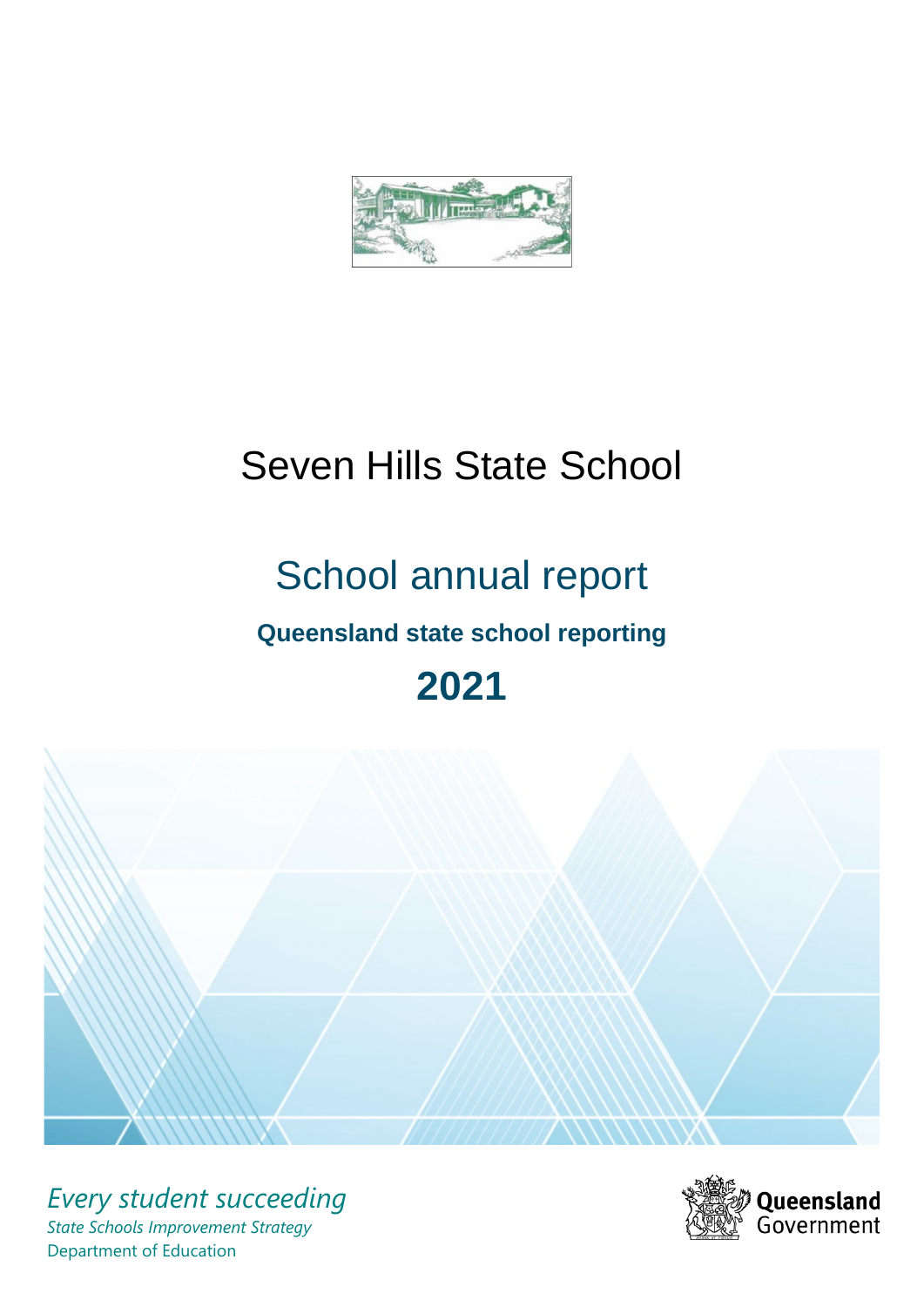**OFFICIAL – Public** Published as information source only. Public information used to create this report may not appear in this format in the public domain Please refer to disclaimer information.

#### **Contact details**

| <b>Postal Address</b> | 152 D'Arcy Road Seven Hills 4170 |
|-----------------------|----------------------------------|
| <b>Phone</b>          | $(07)$ 3909 8333                 |
| Fax                   | $(07)$ 3909 8300                 |
| <b>Email</b>          | principal@sevehillss.eq.edu.au   |
| Website               | https://sevehillss.eq.edu.au     |

#### **Disclaimer**

The materials presented in this report are distributed by the Department of Education (the department) as an information source only.

The information and data in this report is subject to change without notice.<br>The department makes no statements, representations, or warranties about the accuracy or completeness of, and you should not rely on, any informa report.

The department disclaim all responsibility and all liability (including without limitation, liability in negligence) for all expenses, losses, damages and costs you might incur as a result of the information in this report being inaccurate or incomplete in any way, and for any reason. Despite our best efforts, the department makes no warranties that the information in this report is free of infection by computer viruses or other contamination.

2021 School annual report Seven Hills State School 1 and 1 and 1 and 1 and 1 and 1 and 1 and 1 and 1 and 1 and 1 and 1 and 1 and 1 and 1 and 1 and 1 and 1 and 1 and 1 and 1 and 1 and 1 and 1 and 1 and 1 and 1 and 1 and 1 and 1 and 1 and 1 and 1 and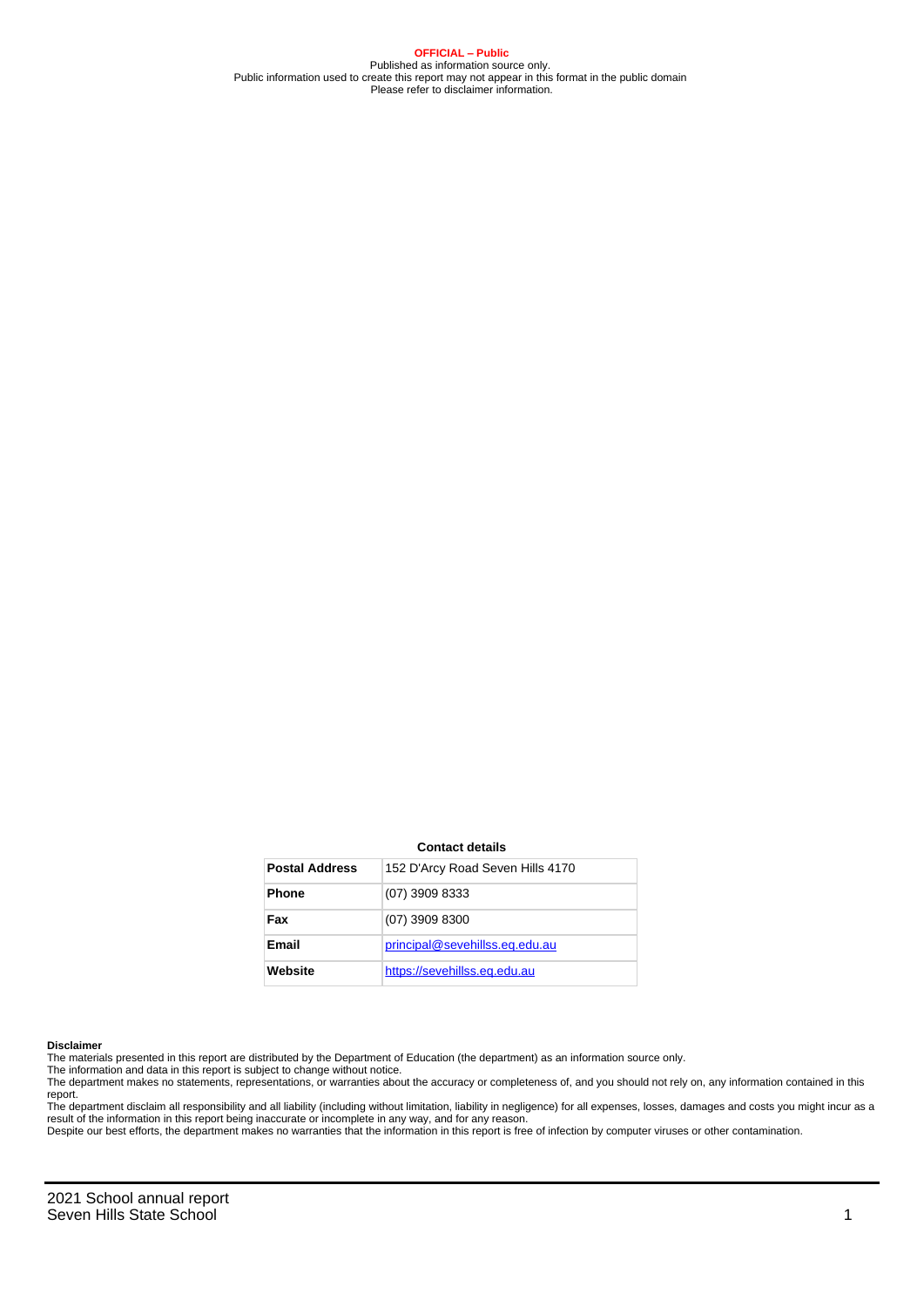| School context                   |                                                                                                                                                                                              |
|----------------------------------|----------------------------------------------------------------------------------------------------------------------------------------------------------------------------------------------|
| Coeducational or single sex      | Coeducational                                                                                                                                                                                |
| <b>Independent Public School</b> | Yes                                                                                                                                                                                          |
| Year levels offered in 2021      | Prep Year - Year 6                                                                                                                                                                           |
| Webpages                         | Additional information about Queensland state schools is located on the:<br>My School website<br>Queensland Government data website<br>Queensland Government schools directory website.<br>٠ |

# **Characteristics of the student body**

### **Student enrolments**

#### **Table 1: Student enrolments by year level**

|                   |      | <b>February</b> |      |      | <b>August</b> |      |
|-------------------|------|-----------------|------|------|---------------|------|
| Year Level        | 2019 | 2020            | 2021 | 2019 | 2020          | 2021 |
| <b>Prep Year</b>  | 82   | 71              | 94   | 83   | 71            | 95   |
| Year 1            | 73   | 85              | 71   | 74   | 82            | 70   |
| Year 2            | 82   | 75              | 75   | 80   | 74            | 74   |
| Year <sub>3</sub> | 76   | 82              | 75   | 74   | 79            | 73   |
| Year 4            | 78   | 71              | 72   | 75   | 73            | 71   |
| Year <sub>5</sub> | 71   | 70              | 60   | 70   | 69            | 62   |
| Year <sub>6</sub> | 71   | 73              | 66   | 70   | 73            | 65   |
| <b>Total</b>      | 533  | 527             | 513  | 526  | 521           | 510  |

Notes

1. Student counts include headcount of all full- and part-time students at the school.

## **Average class sizes**

#### **Table 2: Average class size information for each phase of schooling**

| <b>Year Levels</b> | 2019 | 2020 | 2021 |
|--------------------|------|------|------|
| Prep – Year 3      | 23   | 23   | 23   |
| Year 4 – Year 6    | 26   | 26   | 26   |

Notes

1. Classes are measured against the target of 25 students per teacher in Prep to Year 3 and Years 11 to 12, and target of 28 students per teacher in Years 4 to 10. Where composite classes exist across cohorts (e.g. Year 3/4) the class size targets would be the lower cohort target.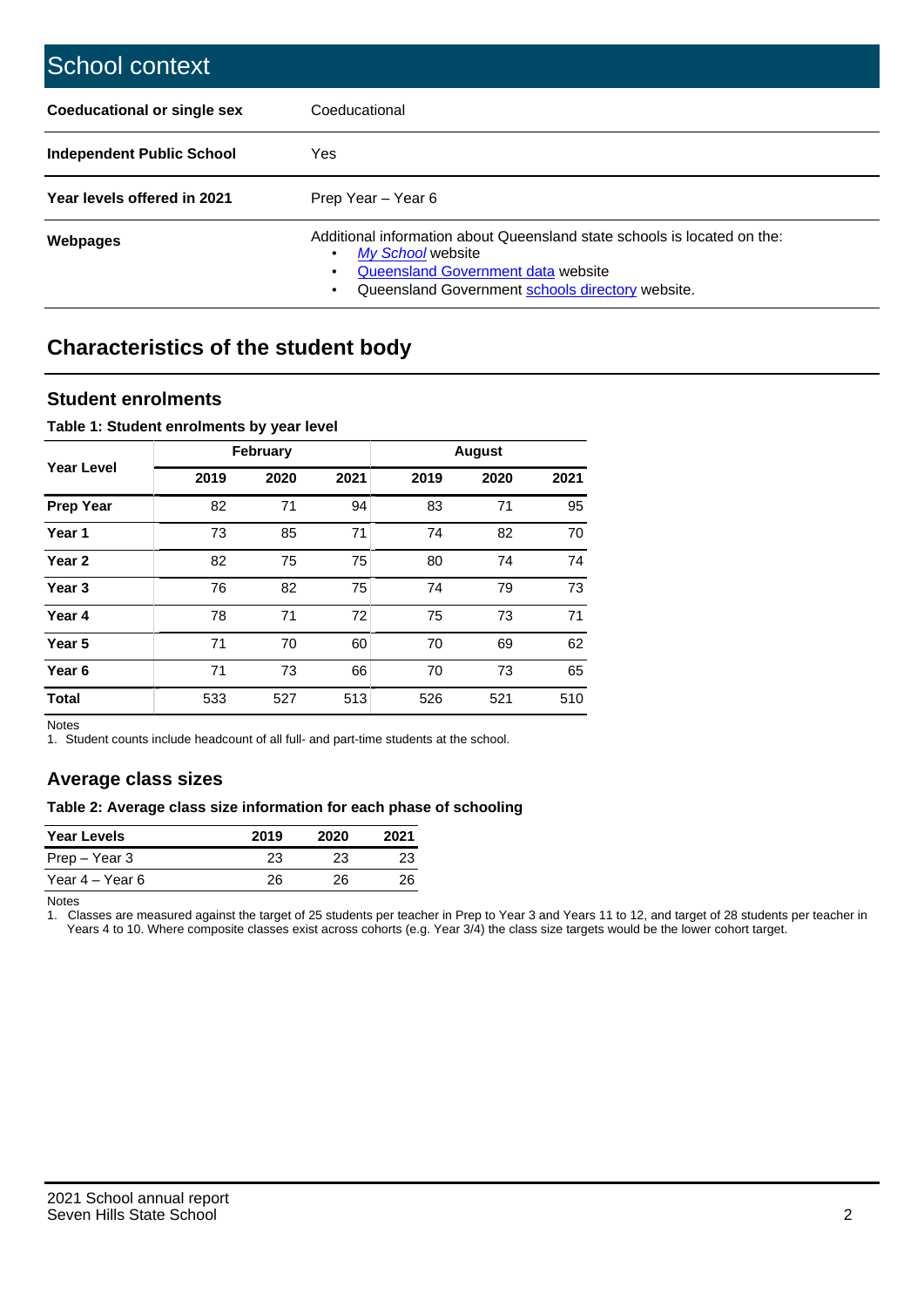## **Respectful relationships education**

To support students' learning, health and wellbeing all state schools are required to implement respectful relationships education through the Prep to Year 10 Australian Curriculum: Health and Physical Education and/or through school pastoral care programs across Prep to Year 12.

### **Parent, student and staff satisfaction**

Tables 3–5 show selected items from the Parent/Caregiver, Student and Staff School Opinion Surveys. In response to the COVID-19 health emergency, the annual school opinion surveys of students, teachers and staff were not administered in 2020. A new time series started in 2021 and data from this collection is not considered directly comparable with earlier collections due to significant methodology changes.

For state level information go to the **[School Opinion Survey](https://qed.qld.gov.au/publications/reports/statistics/schooling/schools/schoolopinionsurvey) webpage**.

#### **Table 3: Parent/Caregiver Survey**

| Percentage of parents/caregivers who agree <sup>1</sup> that:                                               | 2019   | 2020 | 2021  |
|-------------------------------------------------------------------------------------------------------------|--------|------|-------|
| This is a good school.                                                                                      | 97.0%  |      | 97.9% |
| My child likes being at this school. <sup>2</sup>                                                           | 98.1%  |      | 92.6% |
| My child feels safe at this school. <sup>2</sup>                                                            | 97.1%  |      | 93.7% |
| My child's learning needs are being met at this school. <sup>2</sup>                                        | 92.2%  |      | 84.0% |
| My child is making good progress at this school. <sup>2</sup>                                               | 94.1%  |      | 88.3% |
| Teachers at this school expect my child to do his or her best. <sup>2</sup>                                 | 100.0% |      | 96.8% |
| Teachers at this school provide my child with useful feedback about his or her school<br>work. <sup>2</sup> | 96.0%  |      | 89.4% |
| Teachers at this school motivate my child to learn. <sup>2</sup>                                            | 97.1%  |      | 92.6% |
| Teachers at this school treat students fairly. <sup>2</sup>                                                 | 97.0%  |      | 94.7% |
| can talk to my child's teachers about my concerns. <sup>2</sup>                                             | 99.0%  |      | 94.7% |
| This school works with me to support my child's learning. <sup>2</sup>                                      | 93.1%  |      | 91.5% |
| This school takes parents' opinions seriously. <sup>2</sup>                                                 | 86.6%  |      | 91.4% |
| Student behaviour is well managed at this school. <sup>2</sup>                                              | 90.0%  |      | 87.1% |
| This school looks for ways to improve. <sup>2</sup>                                                         | 90.9%  |      | 96.7% |
| This school is well maintained. <sup>2</sup>                                                                | 93.2%  |      | 92.6% |

Notes

1. Agree represents the percentage of respondents who Somewhat Agree, Agree or Strongly Agree with the statement.

2. Nationally agreed parents/caregiver items.

3. DW = Data withheld to ensure confidentiality.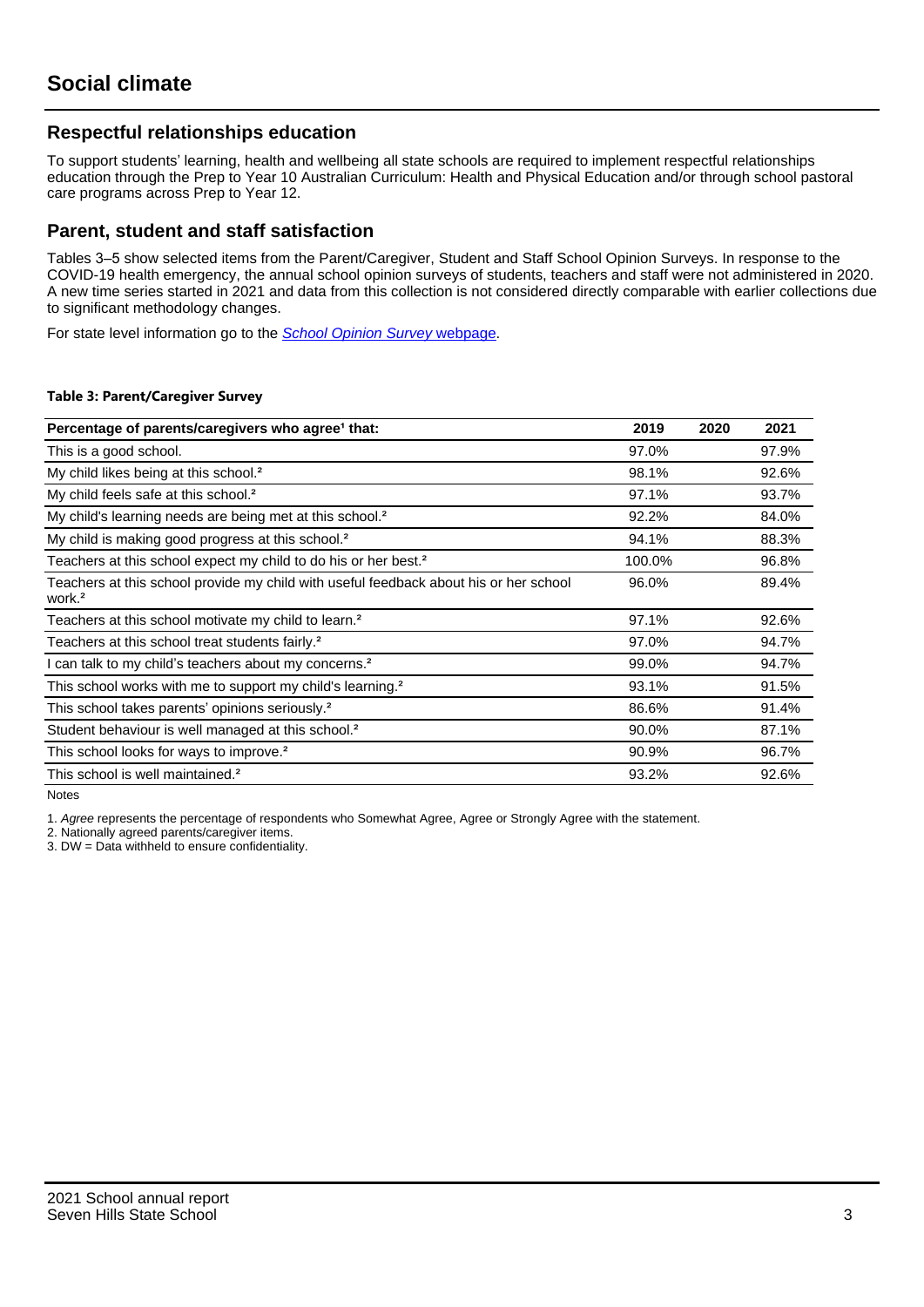#### **Table 4: Student Survey**

| Percentage of students who agree <sup>1</sup> that:                            | 2019   | 2020 | 2021  |
|--------------------------------------------------------------------------------|--------|------|-------|
| I like being at my school. <sup>2</sup>                                        | 95.8%  |      | 91.4% |
| I feel safe at my school. <sup>2</sup>                                         | 94.1%  |      | 91.7% |
| My teachers motivate me to learn. <sup>2</sup>                                 | 98.3%  |      | 95.2% |
| My teachers expect me to do my best. <sup>2</sup>                              | 100.0% |      | 97.6% |
| My teachers provide me with useful feedback about my school work. <sup>2</sup> | 97.5%  |      | 91.7% |
| Teachers at my school treat students fairly. <sup>2</sup>                      | 87.4%  |      | 84.3% |
| I can talk to my teachers about my concerns. <sup>2</sup>                      | 91.5%  |      | 86.6% |
| My school takes students' opinions seriously. <sup>2</sup>                     | 93.2%  |      | 89.3% |
| Student behaviour is well managed at my school. <sup>2</sup>                   | 86.4%  |      | 89.2% |
| My school looks for ways to improve. <sup>2</sup>                              | 99.2%  |      | 95.2% |
| My school is well maintained. <sup>2</sup>                                     | 93.2%  |      | 86.4% |
| My school gives me opportunities to do interesting things. <sup>2</sup>        | 99.1%  |      | 95.2% |

Notes

1. Agree represents the percentage of respondents who Somewhat Agree, Agree or Strongly Agree with the statement.

2. Nationally agreed student items.

3. DW = Data withheld to ensure confidentiality.

#### **Table 5: Staff Survey**

| Percentage of staff who agree <sup>1</sup> that:                                                            | 2019   | 2020 | 2021   |
|-------------------------------------------------------------------------------------------------------------|--------|------|--------|
| I feel confident embedding Aboriginal and Torres Strait Islander perspectives across the<br>learning areas. | 86.7%  |      | 96.3%  |
| I enjoy working at this school. <sup>2</sup>                                                                | 95.1%  |      | 100.0% |
| I feel this school is a safe place in which to work. <sup>2</sup>                                           | 97.6%  |      | 95.0%  |
| I receive useful feedback about my work at this school. <sup>2</sup>                                        | 95.1%  |      | 87.5%  |
| Students are encouraged to do their best at this school. <sup>2</sup>                                       | 100.0% |      | 100.0% |
| Students are treated fairly at this school. <sup>2</sup>                                                    | 97.6%  |      | 95.0%  |
| Student behaviour is well managed at this school. <sup>2</sup>                                              | 82.9%  |      | 82.5%  |
| Staff are well supported at this school. <sup>2</sup>                                                       | 82.9%  |      | 82.5%  |
| This school takes staff opinions seriously. <sup>2</sup>                                                    | 80.5%  |      | 77.5%  |
| This school looks for ways to improve. <sup>2</sup>                                                         | 97.6%  |      | 100.0% |
| This school is well maintained. <sup>2</sup>                                                                | 92.7%  |      | 92.5%  |
| This school gives me opportunities to do interesting things. <sup>2</sup>                                   | 90.2%  |      | 90.0%  |

Notes

1. Agree represents the percentage of respondents who Somewhat Agree, Agree or Strongly Agree with the statement.

2. Nationally agreed staff items.

3. DW = Data withheld to ensure confidentiality.

## **Description of how this school manages non-attendance**

Queensland state schools manage non-attendance in line with the Queensland Department of Education procedures: [Managing Student Absences and Enforcing Enrolment and Attendance at State Schools](https://ppr.qed.qld.gov.au/pp/managing-student-absences-and-enforcing-enrolment-and-attendance-at-state-schools-procedure); and [Roll Marking in State Schools,](https://ppr.qed.qld.gov.au/pp/roll-marking-in-state-schools-procedure) which outline processes for managing and recording student attendance and absenteeism.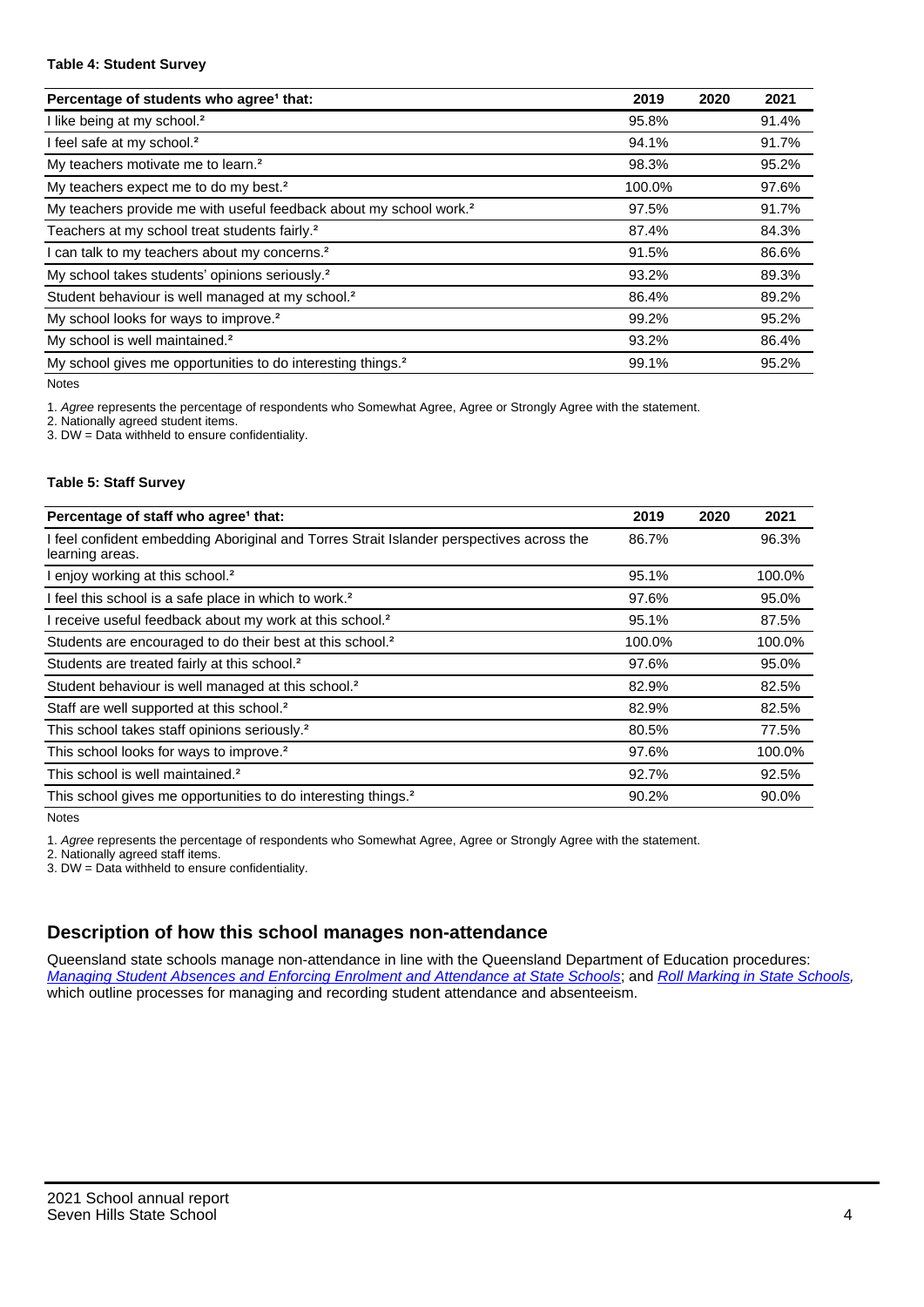## **School disciplinary absences**

#### **Table 6: Count of school disciplinary absences at this school**

| Type of school disciplinary absence | 2019 | 2020 | 2021 |
|-------------------------------------|------|------|------|
| Short suspension                    |      |      |      |
| Long suspension                     |      |      |      |
| Exclusion                           |      |      |      |
| Total                               |      |      |      |

Notes

1. School disciplinary absence (SDA) data is a total of short suspensions (1–10 days), long suspensions (11–20 days), exclusions and cancellations. 2. The number of SDAs is not the number of students who received an SDA as one student may be suspended several times in a school year. Each time a student is suspended it is recorded as an additional SDA. The data does not reflect the outcomes of appeal decisions.

3. 2020 data was impacted by the COVID-19 health emergency. There were significantly fewer SDAs during the home-based learning period (the first five weeks of Term 2) compared to other years.

# **School funding**

### **School income broken down by funding source**

School income, reported by financial year accounting cycle using standardised national methodologies and broken down by funding source is available via the  $My$  School website.

#### **How to access our income details**

- 1. Click on the My School link <http://www.myschool.edu.au/>.
- 2. Enter the school name or suburb of the school you wish to search.

|  | Search by school name or suburb |  | <b>School sector</b> |  | $\sim$ and $\sim$ represents the set of $\sim$ | <b>State</b> |  |  |  |
|--|---------------------------------|--|----------------------|--|------------------------------------------------|--------------|--|--|--|
|--|---------------------------------|--|----------------------|--|------------------------------------------------|--------------|--|--|--|

3. Click on View School Profile to access the school's profile.



4. Click on Finances and select the appropriate year to view school financial information.

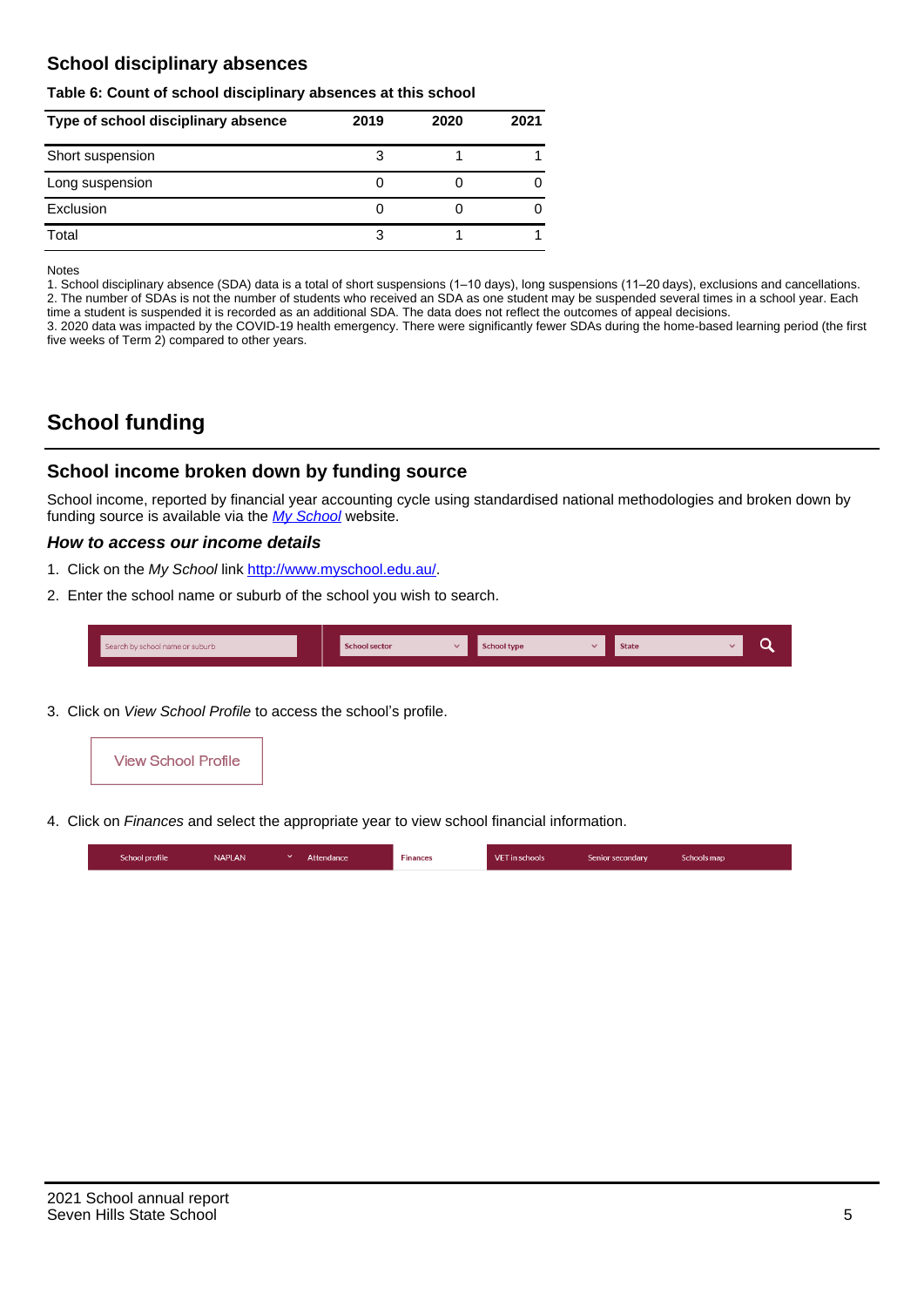## **Teacher standards and qualifications**

The Teacher registration eligibility requirements: Policy (p.1) states:

To be eligible for registration, a person must satisfy the Queensland College of Teachers (QCT) that they meet requirements regarding qualification and experience, or have otherwise met the requirements of the Australian Professional Standards for Teachers (APST). A person must also satisfy the QCT that they are suitable to teach and meet English language proficiency requirements. All these requirements are specified in the Act and the Education (Queensland College of Teachers) Regulation 2005 (the Regulation).

The qualifications required for teacher registration are successful completion of either -

- (a) a four-year initial teacher education program including teacher education studies of at least one year (e.g. a Bachelor of Education, or a double Bachelor degree in Science and Teaching) or
- (b) a one-year graduate initial teacher education program following a degree (e.g. a one-year Graduate Diploma of Education (Secondary) after a three-year Bachelor degree) or
- (c) another course of teacher education that the QCT is reasonably satisfied is the equivalent of (a) or (b). These are considered on a case-by-case basis.

For more information, please refer to the following link:

• <https://www.qct.edu.au/registration/qualifications>

# **Workforce composition**

## **Staff composition, including Indigenous staff**

#### **Table 7: Workforce composition for this school**

|                    |      | <b>Teaching staff</b> |      | Non-teaching staff |      |      | Indigenous staff |      |      |
|--------------------|------|-----------------------|------|--------------------|------|------|------------------|------|------|
| <b>Description</b> | 2019 | 2020                  | 2021 | 2019               | 2020 | 2021 | 2019             | 2020 | 2021 |
| Headcount          | 35   | 37                    | 37   | 24                 | 26   |      | <5               | <5   |      |
| <b>FTF</b>         | 30   | 31                    | 31   | 14                 | 15   | 16   | <5               | ה>   |      |

Notes

1. Teaching staff includes school leaders.

2. Indigenous refers to Aboriginal and Torres Strait Islander people of Australia.

3. FTE = full-time equivalent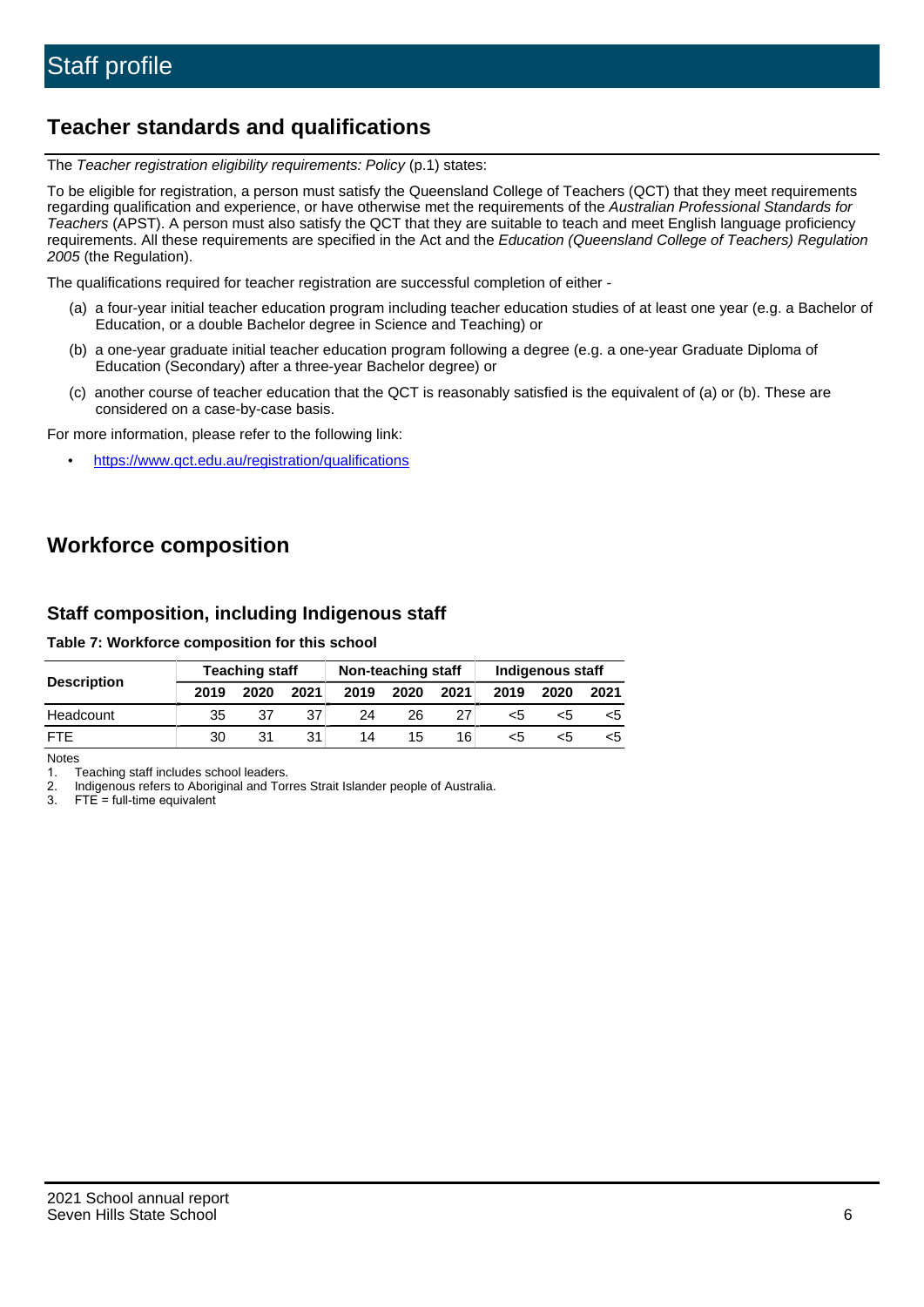# **Key student outcomes**

## **Student attendance**

Tables 8–9 show attendance rates at this school as percentages. In 2020, the COVID-19 health emergency affected student attendance in Queensland Government schools. Comparisons between 2020 and other years' attendance data should not be made.

#### **Table 8: Overall student attendance at this school**

| <b>Description</b>                                  | 2019 | 2020 | 2021 |
|-----------------------------------------------------|------|------|------|
| Overall attendance rate for students at this school | 94%  | 93%  | 94%  |

Notes

1. The attendance rate is the full- and part-time days attended as a percentage of enrolled school days.

2. Full-time students only.

#### **Table 9: Student attendance rates for each year level at this school**

| <b>Year Level</b> | 2019 | 2020 | 2021 |
|-------------------|------|------|------|
| Prep Year         | 95%  | 92%  | 95%  |
| Year <sub>1</sub> | 94%  | 93%  | 94%  |
| Year 2            | 94%  | 92%  | 94%  |
| Year <sub>3</sub> | 95%  | 93%  | 93%  |
| Year 4            | 93%  | 93%  | 94%  |
| Year 5            | 96%  | 93%  | 94%  |
| Year <sub>6</sub> | 92%  | 93%  | 93%  |

Notes

1. The attendance rate is the full- and part-time days attended as a percentage of enrolled school days.

2. Full-time students only.

3. DW = Data withheld to ensure confidentiality